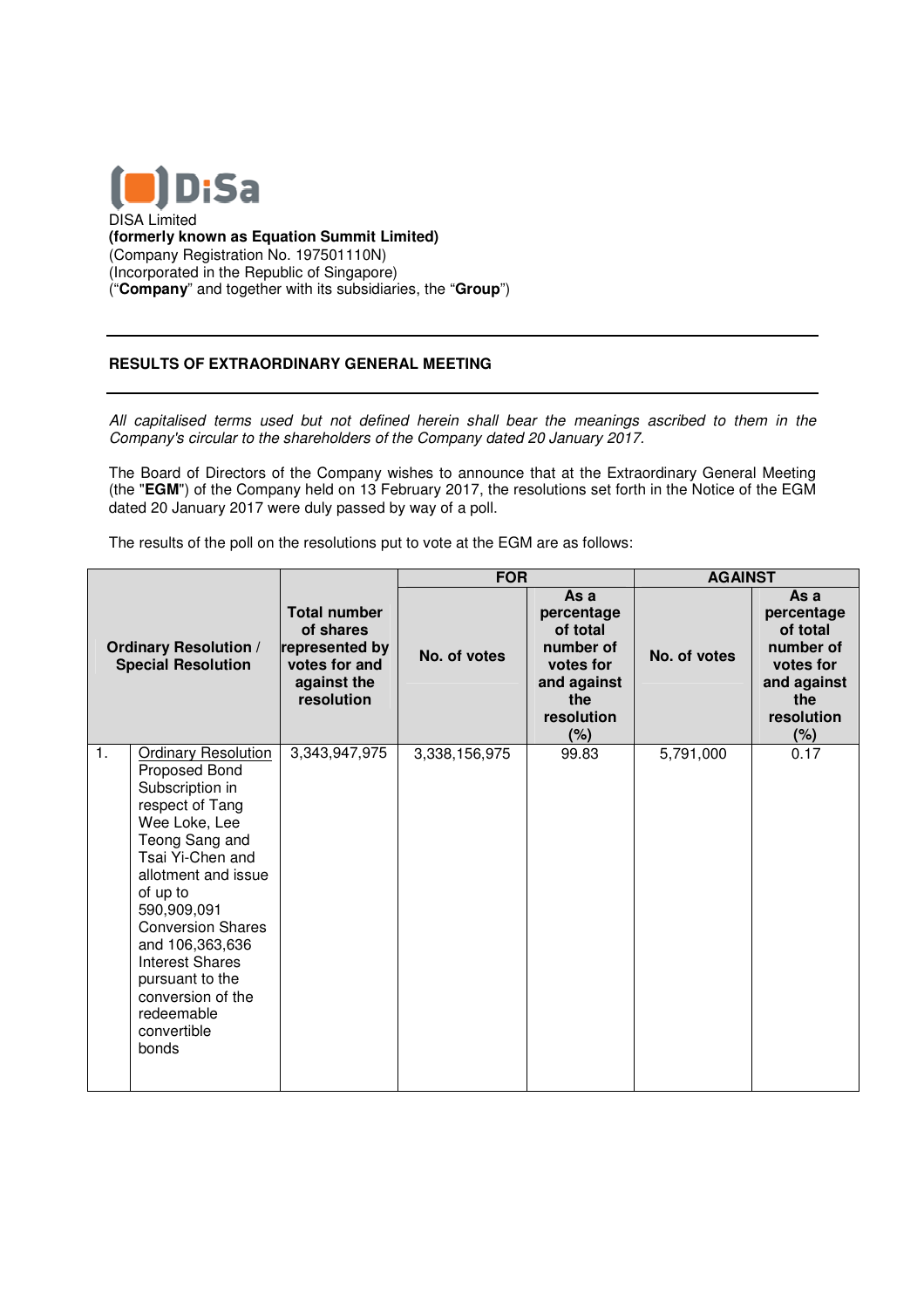|                                                           |                                                                                                                                                                                                                                                                                                                                                                                          |                                                                                                              | <b>FOR</b>    |                                                                                                     | <b>AGAINST</b> |                                                                                                     |
|-----------------------------------------------------------|------------------------------------------------------------------------------------------------------------------------------------------------------------------------------------------------------------------------------------------------------------------------------------------------------------------------------------------------------------------------------------------|--------------------------------------------------------------------------------------------------------------|---------------|-----------------------------------------------------------------------------------------------------|----------------|-----------------------------------------------------------------------------------------------------|
| <b>Ordinary Resolution /</b><br><b>Special Resolution</b> |                                                                                                                                                                                                                                                                                                                                                                                          | <b>Total number</b><br>of shares<br>represented by<br>votes for and<br>against the<br>relevant<br>resolution | No. of votes  | As a<br>percentage<br>of total<br>number of<br>votes for<br>and against<br>the<br>resolution<br>(%) | No. of votes   | As a<br>percentage<br>of total<br>number of<br>votes for<br>and against<br>the<br>resolution<br>(%) |
| 2.                                                        | <b>Ordinary Resolution</b><br>Proposed Bond<br>Subscription in<br>relation to Wang Yu<br>Huei and allotment<br>and issue of up to<br>500,000,000<br><b>Conversion Shares</b><br>and 90,000,000<br>Interest Shares to<br>Wang Yu Huei<br>pursuant to the<br>conversion of the<br>redeemable<br>convertible bonds,<br>in accordance with<br>Rule 812(2) of the<br><b>Rules of Catalist</b> | 3,013,921,775                                                                                                | 3,007,792,275 | 99.80                                                                                               | 6,129,500      | 0.20                                                                                                |
| $\overline{3}$ .                                          | <b>Ordinary Resolution</b><br>Proposed Transfer<br>of Controlling<br>Interest in the<br>Company to Wang<br>Yu Huei                                                                                                                                                                                                                                                                       | 2,991,670,875                                                                                                | 2,981,607,375 | 99.66                                                                                               | 10,063,500     | 0.34                                                                                                |
| 4.                                                        | <b>Special Resolution</b><br><b>Proposed Capital</b><br>Reduction                                                                                                                                                                                                                                                                                                                        | 3,617,225,075                                                                                                | 3,609,167,925 | 99.78                                                                                               | 8,057,150      | 0.22                                                                                                |
| 5.                                                        | <b>Ordinary Resolution</b><br>Proposed Share<br>Consolidation                                                                                                                                                                                                                                                                                                                            | 3,621,939,075                                                                                                | 3,602,194,425 | 99.45                                                                                               | 19,744,650     | 0.55                                                                                                |
| 6.                                                        | <b>Special Resolution</b><br>Proposed Change<br>of Name                                                                                                                                                                                                                                                                                                                                  | 3,618,189,025                                                                                                | 3,616,945,525 | 99.97                                                                                               | 1,243,500      | 0.03                                                                                                |

## Details of Parties Required to Abstain from Voting

- 1. As Tang Wee Loke is personally interested in the outcome of Ordinary Resolution 1, Tang Wee Loke and the TWL Associates had abstained from voting on Ordinary Resolution 1 at the EGM. The aggregate number of ordinary shares held by Tang Wee Loke and the TWL Associates is 306,000,000.
- 2. Wang Yu Huei is an existing Substantial Shareholder of the Company. As Wang Yu Huei is personally interested in the outcome of Ordinary Resolution 2, Wang Yu Huei and his Associates had abstained from voting on Ordinary Resolutions 2 and 3 pursuant to Rule 812(2) of the Rules